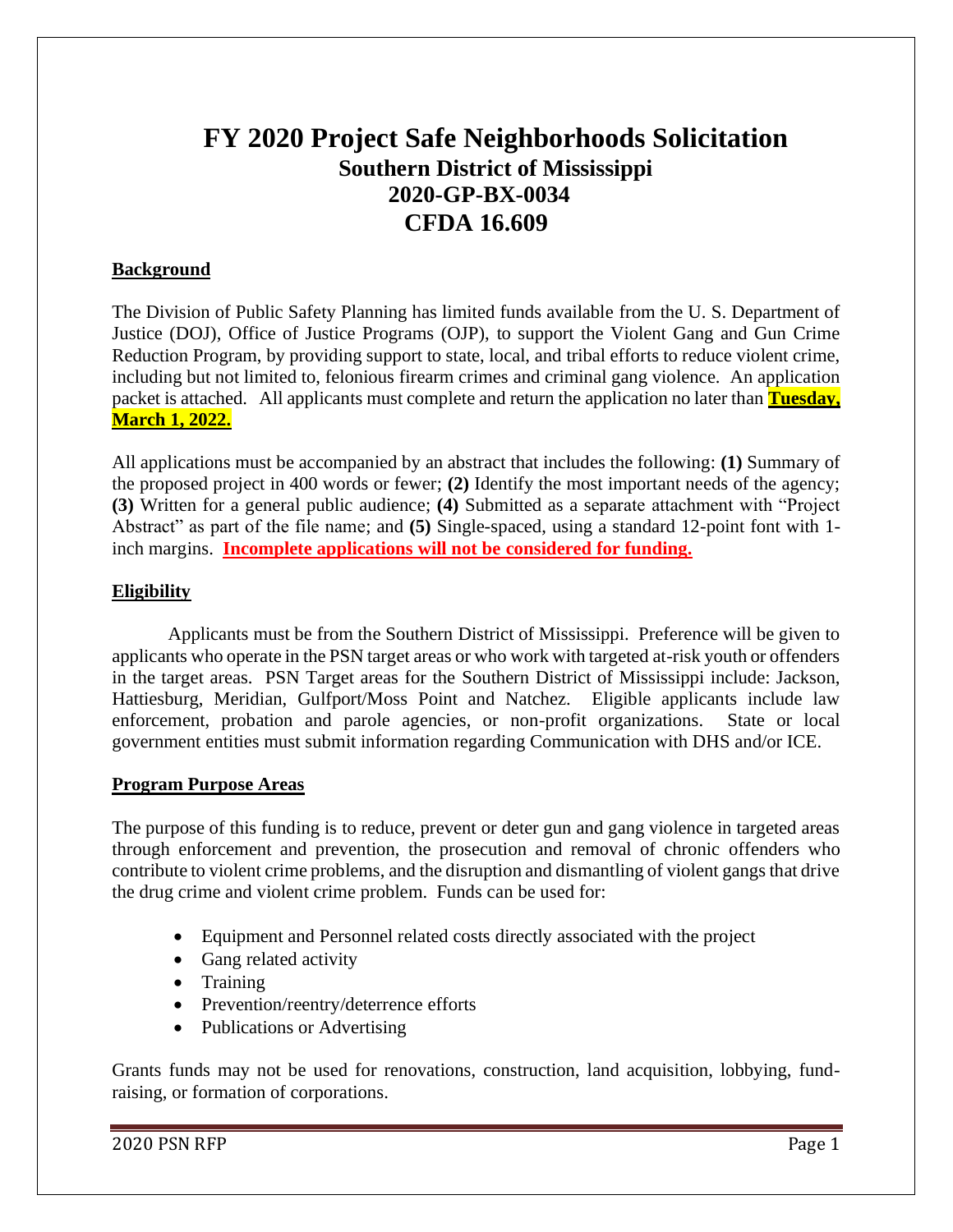# **SPECIAL GRANT CONDITIONS**

#### **Availability of Funds and Application Deadline**

Funds are available after completing the project abstract, attached application, and DHS/ICE letter, returning it to DPSP for further review. All applicants are expected to complete and return the application no later than **Tuesday, March 1, 2022.**

# **Grant Period**

The grant award period is tentatively from **July 1, 2022 to June 30, 2023.** Any and all funds must be expended by the end of the contract period. All awards are subject to availability of appropriated funds. *Funding is not guaranteed.*

#### **Special Grant Conditions**

- Each applicant must provide information on letter regarding Communication with the Department of Homeland Security (DHS) and/or Immigration and Customs Enforcement (ICE). *Example will be provided.*
- This is a  $one-year$  grant award. Once funds are expended, the grant will expire.
- If you are receiving assistance from any other federal agency, there can be no duplicate purchases from such funds. In other words, funds cannot be used from separate agencies to make the same purchase.
- Expenditures incurred prior to the actual project start date will not be approved. Supporting documentation must have valid and verifiable dates.
- **Handwritten applications or applications submitted by facsimile (FAX) will not be accepted.**

#### **Non-Supplant Requirement**

Funds available under this program may not be used to supplant (replace) existing local funds. These funds must be used to supplement the level of funds from non-federal sources that would, in the absence of these funds, be made available for programs or activities funded under a similar program.

#### **Monitoring**

Each successful subgrantee will receive an on-site compliance monitoring visit or a desk review audit at least once during the grant period. Each successful subgrantee must retain records, receipts, invoices, and other documents for review during the monitoring visit. Guidelines and/or procedures listed in the original application must be adhered to and deviations from those guidelines must have prior approval by the Division of Public Safety Planning.